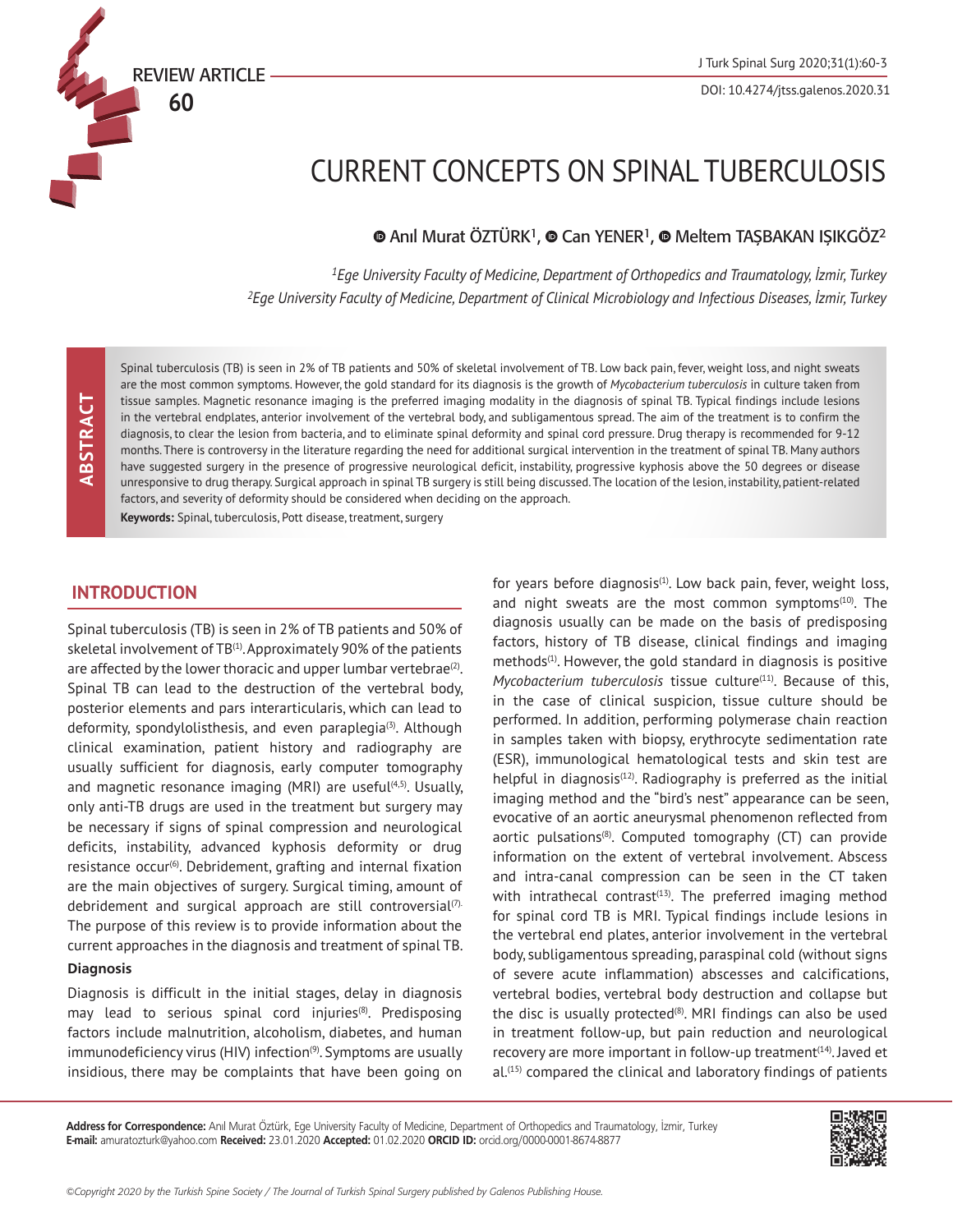

with spinal epidural tumors and patients with spinal TB. They reported pain, fever, progressive lower extremity weakness, high ESR, epidural and paravertebral contrast involvement, spinal deformity and adjacent level involvement in MRI as possible diagnostic criteria for the spinal tuberculosis. In distinguishing pyogenic spinal infections, laboratory findings and imaging methods are useful. It has been reported that positron emission tomography, the use of which has increased in recent years, can be used in diagnosis and follow-up in pott disease<sup>(16)</sup>.

Interferon gamma release tests used in the diagnosis of latent tuberculosis infection are not reliable in the diagnosis of spinal TB<sup>(17)</sup>. More clinical trials investigating different antigens are needed in this regard. In addition, although the low sensitivity of nucleic acid amplification methods prevents excluding the diagnosis, it is useful to confirm the diagnosis $(18)$ .

Biopsy can be attempted from the suspicious lesion by interventional diagnostic methods or endoscopic methods, but false negative results may be seen in these diagnostic methods<sup>(14)</sup>. Therefore, in the presence of clinical symptoms, the negative interventional diagnostic methods should not prevent open biopsy from being made $(19)$ .

## **Classification**

Based on the clinicopathological correlation, anterior spinal tuberculosis is divided into five stages<sup>(20)</sup> (Table 1). The stages of anterior spinal tuberculosis differ from their degree of paraplegia. Stages of anterior spinal tuberculosis show bone involvement and degree of deformity while paraplegia degrees indicate the severity of spinal cord compression. Several classifications have been developed for paraplegia grading due to spinal tuberculosis. These were developed to determine the degree of pressure in the spinal cord and to evaluate the severity of the disease in making the surgical decision $(21,22)$ . The most common of these is the classification developed by Kumar $(22)$  based on the patient's weakness complaints, walking ability and neurological examination findings (Table 2). There are also classifications that define the paraplegia that occurs within 2 years from the onset of the disease as early onset and the result of active disease, the paraplegia that occurs after 2 years as late onset and the result of sequelae of the disease $(23)$ . In both anterior and posterior spinal tuberculosis, motor nerves are affected before the sensory nerves<sup>(23,24)</sup>. Sensory and autonomic loss of function are added as compression increases.

| Table 1. Stages of tuberculosis of spine <sup>(17)</sup> |                                                                      |                                                                                                                            |                       |  |  |  |  |
|----------------------------------------------------------|----------------------------------------------------------------------|----------------------------------------------------------------------------------------------------------------------------|-----------------------|--|--|--|--|
| <b>Stage</b>                                             | <b>Description</b><br><b>Clinicoradiological features</b>            |                                                                                                                            | <b>Usual duration</b> |  |  |  |  |
| $\blacksquare$                                           | Stage of implantation,<br>incipient stage or<br>predestructive stage | Dull back pain with muscle spasm in the back. Straightening of<br>the spine or loss of curve                               | $<$ 3 months          |  |  |  |  |
| $\mathbf{I}$                                             | Stage of early destruction                                           | Diminished disk space, paradiskal erosion, kyphosis $\leq 10^{\circ}$ (K1)                                                 | 2-4 months            |  |  |  |  |
| $\mathbf{III}$                                           | Stage of advanced destruction and<br>collapse                        | Two or more vertebral involvement with collapse. Kyphosis $11^{\circ}$<br>$-60^{\circ}$ (K2) or gibbus >60 $^{\circ}$ (K3) | 3-9 months            |  |  |  |  |
| <b>IV</b>                                                | Stage of neurological involvement                                    | Stage III or IV with four grades of paraplegia                                                                             | Variable              |  |  |  |  |
| $\mathbf v$                                              | Stage of residual deformity and<br>aftermath                         | Kyphosis K1, K2, K3, disease active locally grumbling,<br>reactivated or healed                                            | $>3-5$ years          |  |  |  |  |

| <b>Table 2.</b> Classification of paraplegia in tuberculosis of spine $(19)$ |  |  |
|------------------------------------------------------------------------------|--|--|
|                                                                              |  |  |

| <b>Grade of</b>  | <b>Complaints/symptoms</b>                                                                                                                         |                                                  | <b>Examination/neurological deficit</b>                                                          |                                          |                                                                         |  |
|------------------|----------------------------------------------------------------------------------------------------------------------------------------------------|--------------------------------------------------|--------------------------------------------------------------------------------------------------|------------------------------------------|-------------------------------------------------------------------------|--|
| paraplegia       | <b>Weakness</b>                                                                                                                                    | <b>Walking</b>                                   | <b>Motor</b>                                                                                     | <b>Sensory</b>                           | <b>Autonomic</b>                                                        |  |
| $\mathbf{1}$     | Negligible or<br>weakness appearing<br>after exercise                                                                                              | Able to walk without<br>support                  | Extensor plantar $\pm$ brisk<br>ankle jerks, muscle power<br>grade IV to V                       | <b>Nil</b>                               | <b>Nil</b>                                                              |  |
| 2.               | Mild or Feels<br>weakness                                                                                                                          | Able to walk with<br>support                     | Motor weakness, brisk<br>tendon jerks, ill sustained<br>muscle clonus, muscle<br>power grade III | Sensory<br>dulling or<br>paresthesia     | <b>Nil</b>                                                              |  |
| $\overline{3}$ . | Moderate or<br>Not able to walk<br>muscle clonus, muscle<br>weakness is more<br>Confined to bed<br>Can move limbs<br>marked<br>power grade I to II |                                                  | Brisk tendon jerks, sustained                                                                    | Hypoesthetic<br>or anesthetic<br>patches | May be present                                                          |  |
|                  | Severe or Complete<br>loss of power and<br>control                                                                                                 | Not able to move the<br>limbs even in the<br>bed | Paraplegia in extension,<br>power grade 0                                                        |                                          | Complete loss of<br>bladder<br>and bowel<br>control and<br>incontinence |  |
| 4.               |                                                                                                                                                    |                                                  | Paraplegia in flexion, power<br>grade 0, flaccid paralysis                                       | Total loss                               |                                                                         |  |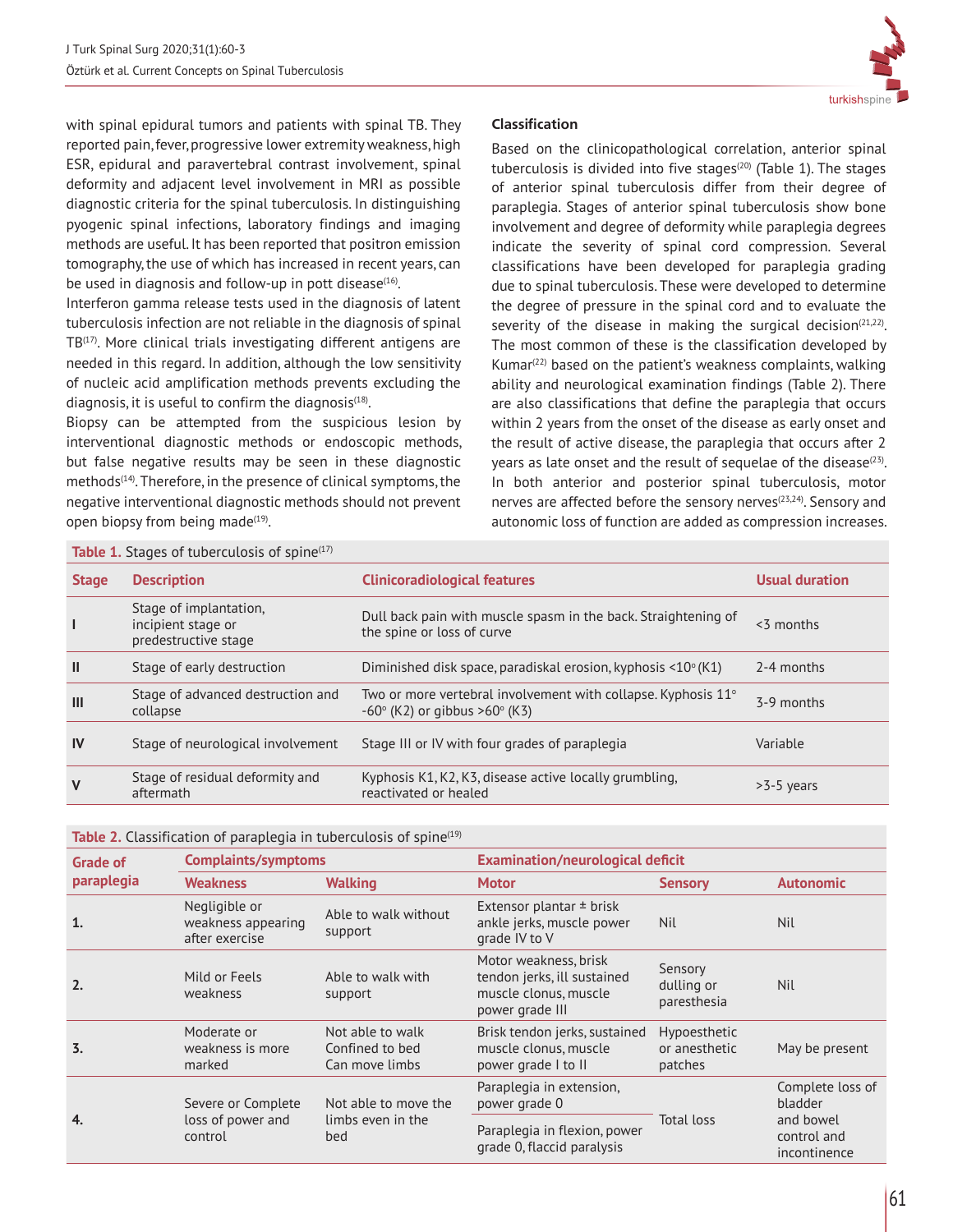

#### **Treatment**

The aim of the treatment is to confirm the diagnosis, to clear the lesion from the bacteria, and to eliminate spinal deformity and spinal cord pressure. Rifampicin, isoniazid (INH), pyrazinamide and ethambutol form the basis of drug therapy as anti-TB drugs. British Medical Research Council<sup>(25)</sup> recommends combination chemotherapy for 6-9 months in the treatment of tuberculous spondylitis of the thoracolumbar spine. However, the work of this council does not include patients with vertebral involvement, cervical lesions, or patients with major neurological involvement. For this reason, many experts still recommend treatment for 9-12 months.

HIV increases the reactivation of the disease, the risk of more atypical and severe course. Studies on spinal tuberculosis and HIV show that good clinical outcomes can occur, regardless of HIV activation status and the presence of antiretroviral therapy $(26)$ .

Treatment of spinal tuberculosis with multidrug-resistant microorganism (resistant to INH and rifampicin) or extensively drug-resistant microorganism [(resistant to a quinolone and a parenteral drug (amikacin, kanamycin or capreomycin) with INH and rifampicin)] should continue in specialized centers experienced in management.

In the literature, controversy continues regarding the need for additional surgical intervention in the treatment of spinal TB. Jutte and Van Loenhout-Rooyackers<sup>(27)</sup>, in their review with randomized controlled trials, compared spinal tuberculosis cases treated with chemotherapy only with those who received surgical treatment in addition to chemotherapy. In this study, deterioration in kyphosis angle, neurological deficit, bone fusion, recovery from disease and activity recovery rates at baseline or follow-up were evaluated, but no significant difference was found between these two groups in terms of these results. Nevertheless, many authors have proposed surgery in the presence of progressive neurological deficit, instability, progressive kyphosis above 50 degrees or disease unresponsive to drug treatment.

In surgery, after debridement, the correction of deformity for decompression and instrumentation can be performed for stabilization. It has been reported that grafting is effective for providing spinal fusion<sup>(28)</sup>. Emergency decompression surgery is indicated only in patients with acute spinal cord compression findings $(29)$ .

In some patient groups, there are also studies reporting that only instrumentation can be beneficial without radical debridement. Qian et al.<sup>(7)</sup>, in the study on 74 patients with Frankel et al.<sup>(30)</sup> grading scores of D and E, compared the group with radical debridement, grafting and anterior instrumentation and group with posterior instrumentation only. In terms of operation time, blood loss, and  $3^{rd}$  and  $6^{th}$  month ESR, they found that only posterior instrumentation group had significantly better results, but could not find a significant difference in terms of kyphosis angles or fusion rates.

The surgical approach in spinal tuberculosis surgery is still under discussion. Although the anterior approach provides a larger surgical site and direct access to the lesion, it may create instability after decompression $(31)$ . In addition, the use of the posterior approach increases due to the risk of vascular nerve damage, increased blood loss, prolonged operation time and length of hospital stay with the anterior approach $(32,33)$ . However, when deciding on the approach, the region of the lesion, instability, patient-related factors and severity of deformity should be taken into account. In spinal tuberculosis with wide anterior destruction, where anterior stability is lost, only the posterior approach may result in poor decompression, poor correction and implant failure $(34)$ .

Spinal TB surgery should be performed by experienced surgeons in experienced centers. Among the effective techniques, choosing the technique that is the safest and well known by the surgeon will reduce the complication rates. Moon et. al.(35), in their study on 901 patients who underwent spinal tuberculosis surgery, reported increasing of the corrected kyphosis angle (32%) and graft failure (14%) as the most common complications associated with the disease. In the same study, thoracic cavity complications (43%), thrombophlebitis (26%) and sympatheticolysis symptoms (32%) were reported as surgical complications, especially in the anterior approach.

## **CONCLUSION**

As a result, spinal tuberculosis is still an important disease and should be considered in differential diagnosis in patients with chronic low back pain and neurological symptoms. Imaging tests such as MRI and CT can help to diagnose the disease, but microbiological diagnosis is also required to confirm the diagnosis. Although the main treatment is drug therapy, it is useful to add surgical treatment in case of advanced deformity and paraplegia.

### **Authorship Contributions**

Surgical and Medical Practices: A.M.Ö., M.I.T., Concept: M.I.T., A.M.Ö., Design: M.I.T., AM.Ö., Data Collection or Processing: M.I.T., AM.Ö., C.Y., Analysis or Interpretation: M.I.T., AM.Ö., C.Y., Literature Search: C.Y., M.I.T., A.M.Ö., Writing: C.Y., M.I.T., A.M.Ö. **Conflict of Interest:** There are no conflicts of interest in connection with this paper, and the material described is not under publication or consideration for publication elsewhere. **Financial Disclosure:** The authors declared that there is no financial relationship with this paper.

## **REFERENCES**

- 1. Ansari S, Amanullah MF, Ahmad K, Rauniyar R. Pott's spine: Diagnostic imaging modalities and technology advancements. N Am J Med Sci. 2013;5:404-11.
- 2. Wang H, Li C, Wang J, Zhang Z, Zhou Y. Characteristics of patients with spinal tuberculosis: seven-year experience of a teaching hospital in Southwest China. Int Orthop. 2012;36:1429-34.
- 3. Moon MS. Tuberculosis of spine: current views in diagnosis and management. Asian Spine J. 2014;8:97-111.